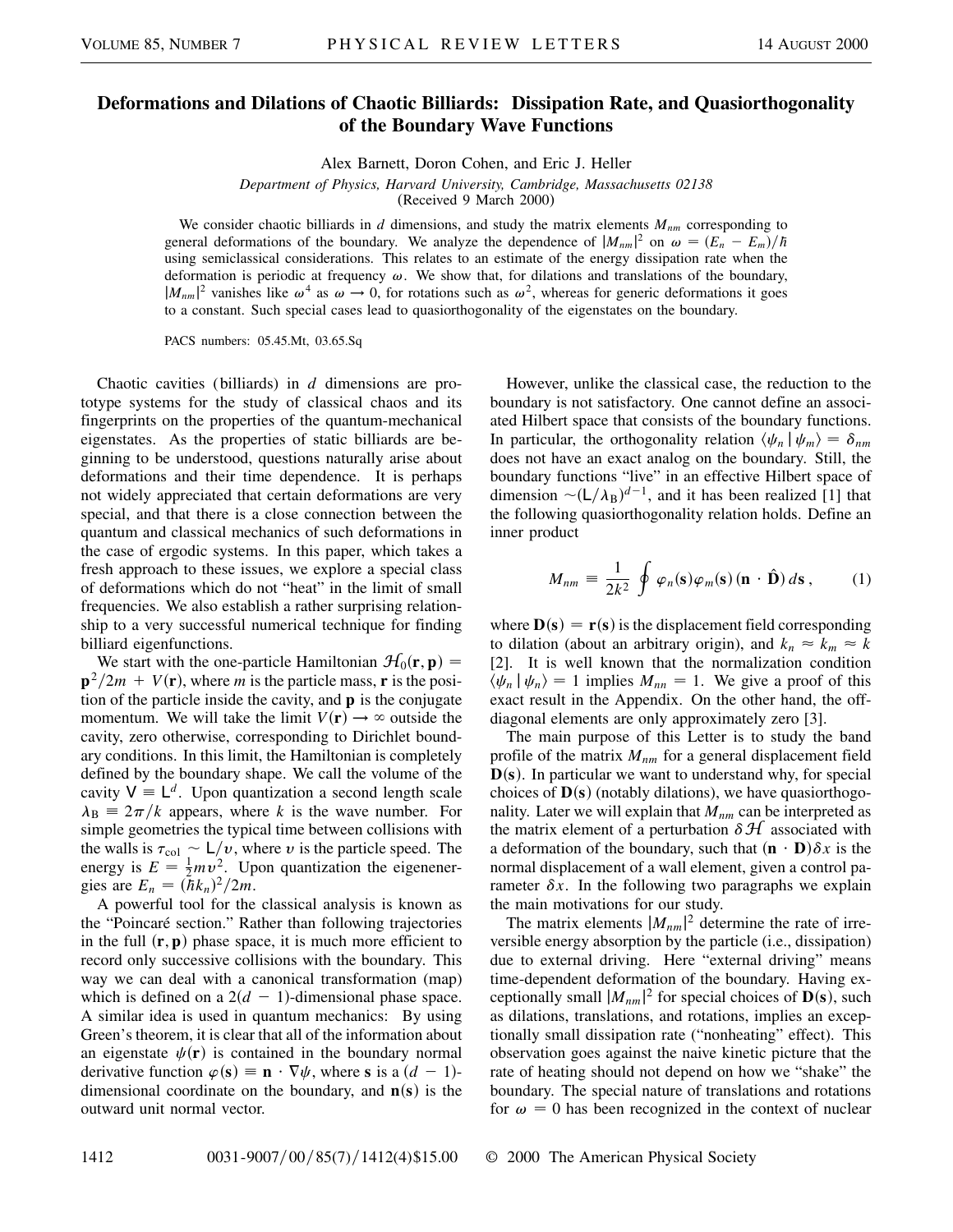dissipation [4,5]. Our present approach allows us to analyze the nonheating effect present for dilations as well, and provide the form of the low-frequency response of the system in all three cases (dilations, translations, and rotations).

There is another good motivation to study this issue. Recently, a powerful technique for finding clusters of billiard eigenstates and eigenenergies has been found by Vergini and Saraceno [1,6], with a speed typically  $\sim 10^3$  greater than previous methods. This efficiency relies on the above quasiorthogonality relation, the associated numerical error being given by the deviation of  $M_{nm}$  from  $\delta_{nm}$ . The authors tried to establish quasiorthogonality using the identity  $M_{nm} = \delta_{nm} + [(k_m^2 - k_n^2)/2k^2]B_{nm}$ , with  $B_{nm} \equiv$  $\langle \psi_n | \mathbf{r} \cdot \nabla | \psi_m \rangle$ , and by assuming [7] that  $|B_{nm}| \sim O(1)$ . However, a naive random-wave argument would predict  $|B_{nm}| \sim O(L/\lambda_B)^{(d-1)/2}.$ 

Figure 2 (below) displays the band profile  $|M_{nm}|^2$  for three choices of the displacement field  $\mathbf{D}(\mathbf{s})$ . The band profile can be regarded as a function of either  $\kappa = k_n - k_m$ or, equivalently,  $\omega = (E_n - E_m)/\hbar$ , related via  $\omega = v\kappa$ . The three band profiles differ in their peak structure, and also in their  $\omega \to 0$  limits: notably for dilations  $|M_{nm}|^2$ vanishes in this limit. Our aim is to understand the overall  $\omega$  dependence, and the small  $\omega$  behavior in particular. For the calculation of band profile we used all 451 eigenstates of the 2D quarter stadium (see Fig. 1) lying between 398  $\leq$  $k < 402$ , found by using the method of Vergini and Saraceno [1]. For this particular chaotic shape a remarkably good basis set (size of order  $L/\lambda_B$ ) of real and evanescent plane waves has been devised [6], which allows the *tension* error (defined as the boundary integral of  $\psi^2$ ) to be typically 3  $\times$  10<sup>-11</sup> in our calculation, (maximum 2  $\times$  10<sup>-10</sup> for any state). The resulting errors in  $\varphi$  manifest themselves only when  $|M_{nm}|^2$  reaches its lowest reliable value  $\sim$ 10<sup>-10</sup>, visible as bottoming out in the leftmost point of the inset of Fig. 2.

In order to understand the quantum-mechanical band profile, we can first assume that the eigenstates look like uncorrelated random waves. A lengthy but straightforward calculation [8] leads to the result

$$
|M_{nm}|^2 \approx \frac{2\langle|\cos(\theta)|^3\rangle}{\Omega_d} \frac{\lambda_{\rm B}^{d-1}}{\mathsf{V}^2} \oint (\mathbf{n} \cdot \mathbf{D})^2 d\mathbf{s} , \quad (2)
$$

where the geometric factors for  $d = 2, 3, \dots$  are  $\Omega_d =$  $2\pi, 4\pi, \dots$  and  $\langle |\cos(\theta)|^3 \rangle = 4/(3\pi), 1/4, \dots$  If the dis-



FIG. 1. The two-dimensional billiards under numerical study. Left: Bunimovich quarter stadium  $\left(\frac{a}{R} = 1\right)$ . Right: generalized Sinai billiard  $(a/b = 2, \theta_1 = 0.2, \theta_2 = 0.5)$ .

placement field is normalized such that  $|\mathbf{D}| \sim L$ , then we get  $|M_{nm}|^2 \sim (\lambda_B/L)^{d-1}$ . Note that the above result implies that  $|M_{nm}|^2$  is independent of  $\omega$ .

To go beyond the random-wave estimate (2), we adopt a more physically appealing point of view. We include a parametric deformation of the billiard shape via the Hamiltonian  $\mathcal{H}(\mathbf{r}, \mathbf{p}; x) = \mathbf{p}^2/2m + V(\mathbf{r} - x\mathbf{D}(\mathbf{r}))$ , where *x* controls the deformation. Note that the displacement field **D** is regarded as a function of **r**. The normal displacement of a wall element is  $(\mathbf{n} \cdot \mathbf{D})x$ . The position of a particle in the vicinity of a wall element is conveniently described by  $Q = (s, z)$ , where *s* is a surface coordinate and *z* is a perpendicular "radial" coordinate. We set  $V(\mathbf{r}) = V_0$  outside the undeformed billiard; later we take the limit  $V_0 \rightarrow \infty$ . We have  $\partial \mathcal{H}/\partial x = -[\mathbf{n}(\mathbf{s}) \cdot \hat{\mathbf{D}}(\mathbf{s})]V_0 \delta(z)$ . The logarithmic derivative with respect to *z* of an eigenfunction on the boundary is  $\varphi(s)/\psi(s)$ . For  $z > 0$  the wave function  $\psi(\mathbf{r})$  is a decaying exponential. Hence the logarithmic derivative of the wave function on the boundary rithmic derivative of the wave function on the boundary<br>should be equal to  $-\sqrt{2mV_0}/\hbar$ . Consequently one obtains  $(\partial \mathcal{H}/\partial x)_{nm} = -[(\hbar k)^2/m]M_{nm}$ . Thus the band profile of *Mnm* is equal (up to a factor) to the band profile of the perturbation  $\delta \mathcal{H}$  due to a deformation of the boundary (see also Refs. [5,8,9]).



FIG. 2. The band profile in the two-dimensional quarter stadium at  $k \approx 400$  for three choices of deformation field: dilation (D), a generic deformation (G), and a generic deformation restricted to parallel displacement of the stadium upper edge (Gp). G and Gp are chosen to be volume preserving. In each case, the solid line is the average  $|M_{nm}|^2$  (estimation error 10%) versus  $\omega = v(k_n - k_m)$ , with  $v \mapsto 1$ , and the dashed line is the semiclassical estimate [Eq. (4)] (estimation error 3%). We normalized G and Gp so that they share the same random-wave estimate [Eq. (2)] as D; this is shown as a horizontal dotted line. The system-specific peak due to bouncing-ball orbits is labeled (bb). The inset is a log-log plot with average  $|M_{nm}|^2$ shown as points.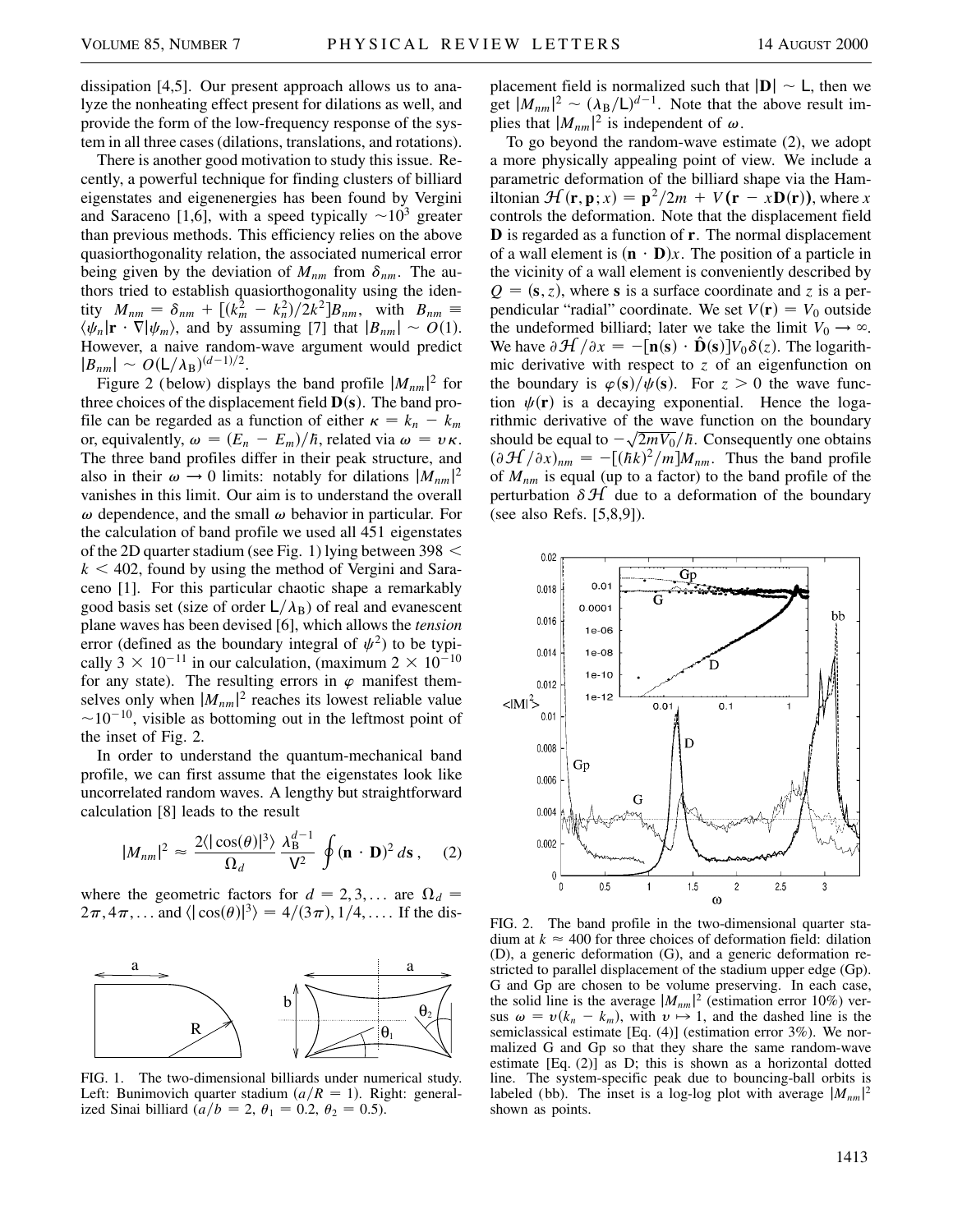We can now use semiclassical considerations [10]. The application to the cavity example has been introduced in [8]. Here we summarize the recipe. One should generate a very long (ergodic) classical trajectory, and define for it the fluctuating quantity  $\mathcal{F}(t) = -\partial \mathcal{H}(\mathbf{r}, \mathbf{p}; x) / \partial x|_{x=0}$ , where the time dependence of  $\mathcal F$  is due to the trajectory  $(r(t), p(t))$ . Hence

$$
\mathcal{F}(t) = \sum_{\text{col}} 2mv \cos(\theta_{\text{col}})D_{\text{col}}\delta(t - t_{\text{col}}), \qquad (3)
$$

where  $t_{\text{col}}$  is the time of a collision,  $D_{\text{col}}$  stands for  $\mathbf{n} \cdot \mathbf{D}$ at the point of the collision, and  $v \cos(\theta_{\text{col}})$  is the normal component of the particle's collision velocity. If the deformation is volume preserving, then  $\langle \mathcal{F}(t) \rangle = 0$ , otherwise it is convenient to subtract the (constant) average value. Now one can calculate the correlation function  $C(\tau)$  of the fluctuating quantity  $\mathcal{F}(t)$ , and its Fourier transform  $\tilde{C}(\omega) \equiv \int C(\tau) \exp(i\omega \tau) d\tau$ . The semiclassical estimate for the matrix element is

$$
\left\langle \left| \left( \frac{\partial \mathcal{H}}{\partial x} \right)_{nm} \right|^2 \right\rangle \approx \frac{\Delta}{2\pi\hbar} \,\tilde{C} \left( \frac{E_n - E_m}{\hbar} \right),\qquad(4)
$$

where  $\Delta$  is the mean level spacing. In practice, it is convenient, without loss of generality, to work with units such that in (3) the time *t* is measured in units of length, and we make the replacements  $m \mapsto 1$  and  $v \mapsto 1$ . Then (4) can be cast into the form  $\langle |M_{nm}|^2 \rangle \approx (\Delta_k/2\pi)\tilde{C}(\kappa)$ , where  $\Delta_k$ is the mean level spacing in *k*.

Figure 2 shows the excellent agreement between the actual band profile and that predicted by Eq. (4) for generic deformations and dilation. Note that there were no fitted parameters in this match. In all estimations of  $\tilde{C}(\omega)$  we have used single trajectories of  $\sim$  10<sup>6</sup> consecutive collisions.

Understanding the band profile of  $|M_{nm}|^2$  has now been reduced to a matter of finding a classical theory for  $\tilde{C}(\omega)$ . If we assume that Eq. (3) is a train of uncorrelated impulses, then its power spectrum would be that of white noise, namely,  $\tilde{C}(\omega) \approx$  const. A straightforward calculation [8] then leads to the random-wave result (2) already presented. However, in reality there are correlations in this train, and therefore we should expect  $\tilde{C}(\omega)$  to have some structure on the frequency scale  $\omega \sim 1/\tau_{\text{col}}$ . By looking at Fig. 2 we see that the white noise expectation is reasonably satisfied for one of the "generic" deformations (G), but not in the other two cases (D, Gp). We also see nonuniversal peaks at  $\omega \sim 1/\tau_{\text{col}} \sim 1$ . We now explain that for  $\omega \ll 1/\tau_{\text{col}}$  there is total failure of the white noise result for dilations, as well as for translations and rotations, and discuss further complications that may arise if the billiard system is not strongly chaotic.

In Fig. 3 we display  $\tilde{C}(\omega)$  for a different billiard shape, a generalized Sinai billiard (Fig. 1), chosen because it does not suffer from the nongeneric marginally stable orbits found in the quarter stadium. Here we see very convincing evidence that for small frequencies we have  $\tilde{C}(\omega) \approx$  const



FIG. 3. The classical power spectrum  $\tilde{C}(\omega)$  for  $\mathcal{F}(t)$  corresponding to a generic deformation (G), dilation (D), translation (T), and rotation (R), in the case of the generalized Sinai billiard with  $m = v = 1$ . The estimation error is 13% for G and R, and 20% for D and T. The two dotted lines show  $\omega^2$  and  $\omega^4$  frequency dependence, for purposes of comparison.

for generic deformation,  $\tilde{C}(\omega) \propto \omega^4$  for dilation and translation, and  $\tilde{C}(\omega) \propto \omega^2$  for rotation. Thus the white noise expectation is indeed satisfied in the  $\omega \ll 1/\tau_{\text{col}}$  regime for generic deformations, but fails for dilations, translations, and rotations, for which  $\tilde{C}(\omega) \rightarrow 0$  as  $\omega \rightarrow 0$ . This property is known (in the context of eigenvalue spectra) as "rigidity" [11]. It implies that the train of impulses is strongly correlated, a result which at first sight seems inconsistent with the assumption of chaotic motion. We will explain that there is no inconsistency here.

The quantity  $\mathcal{F}(t) = -\partial \mathcal{H}/\partial x$  is related to  $\dot{\mathbf{p}} =$  $-\partial \mathcal{H}/\partial \mathbf{r} = -\nabla V$ , the instantaneous force on the particle, by  $\mathcal{F}(t) = -\mathbf{D}(\mathbf{r}) \cdot \dot{\mathbf{p}}$ . For translations we have  $\mathbf{D} = \vec{\mathbf{e}}$ , where  $\vec{\mathbf{e}}$  is a constant vector that defines a direction in space. We can write  $\mathcal{F}(t) = \left(\frac{d}{dt}\right)^2 \mathcal{G}(t)$ , where  $G(t) = -m\vec{e} \cdot \vec{r}$ . A similar relation holds for dilation  $\mathbf{D} = \mathbf{r}$  with  $\mathbf{G}(t) = -\frac{1}{2}m\mathbf{r}^2$ . It follows that  $\tilde{C}(\omega) =$  $\omega^4 \tilde{C}_G(\omega)$ , where  $\tilde{C}_G(\omega)$  is the power spectrum of  $\mathcal{G}(t)$ . Assuming that  $G(t)$ , unlike  $F(t)$ , is a generic fluctuating quantity that looks like white noise, it follows that  $\tilde{C}(\omega)$  is generically characterized by  $\omega^4$  behavior for either translations or dilations. For rotations we have  $\mathbf{D} = \vec{\mathbf{e}} \times \mathbf{r}$ , and we can write  $\mathcal{F}(t) = \left(\frac{d}{dt}\right) \mathcal{G}(t)$ , where  $\mathcal{G}(t) =$  $-\vec{e} \cdot (\mathbf{r} \times \mathbf{p})$  is a projection of the particle's angular momentum vector. Consequently  $\tilde{C}(\omega) = \omega^2 \tilde{C}_G(\omega)$ , and we expect  $\tilde{C}(\omega)$  to be generically characterized by  $\omega^2$ behavior in the case of rotations.

In the previous paragraph we assumed that generic fluctuating quantities such as  $\mathbf{r}^2$  and  $\mathbf{\vec{e}} \cdot \mathbf{r}$  and  $\mathbf{\vec{e}} \cdot (\mathbf{r} \times \mathbf{p})$ , as well as  $\mathcal{F}(t)$  for any generic deformations, have a white noise power spectrum as  $\omega \rightarrow 0$ . Obviously, this "white noise assumption" should be verified for any particular example. If the motion is *not* strongly chaotic, meaning that  $C(\tau)$  decays like a power law (say,  $1/\tau^{1-\gamma}$  with